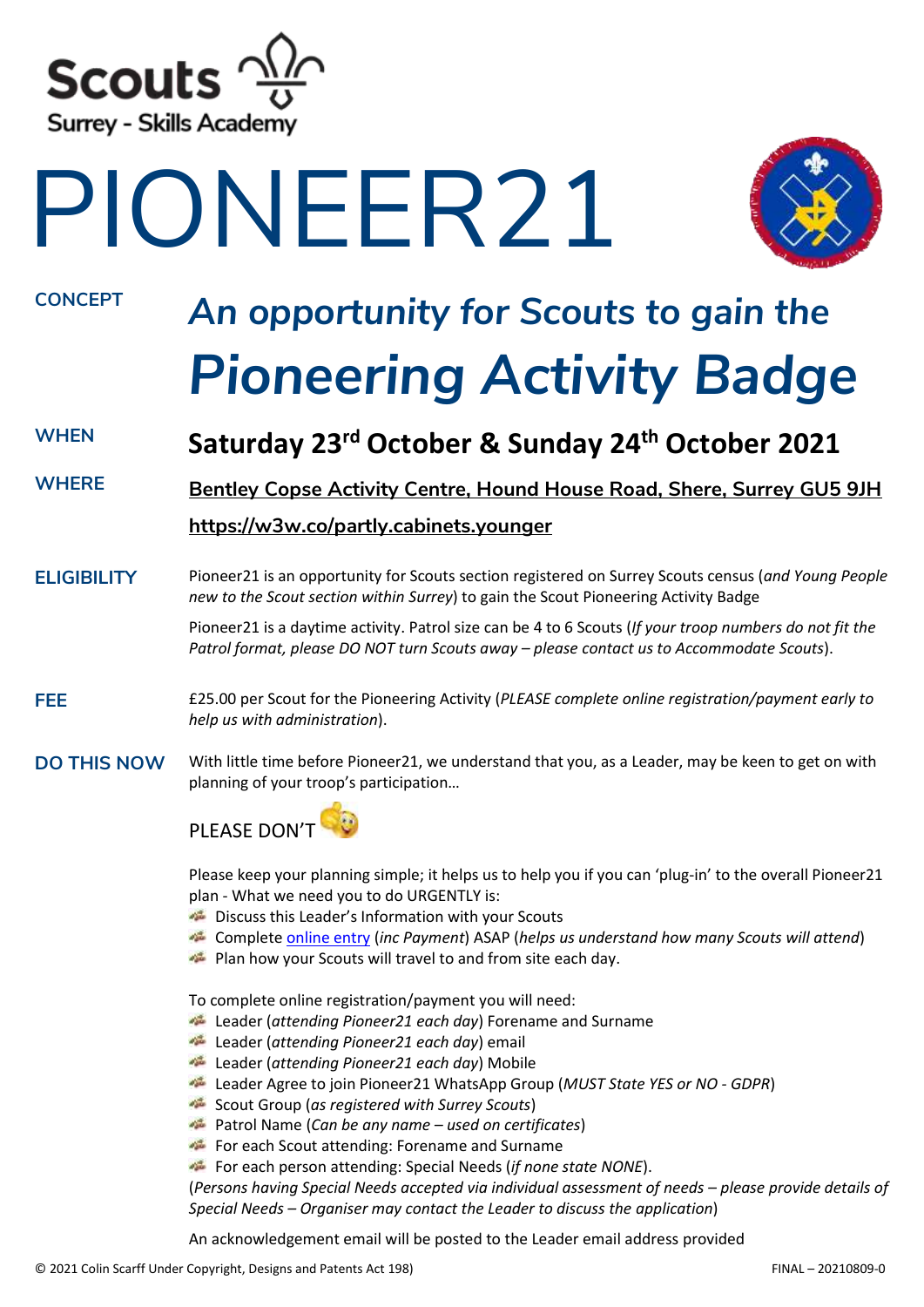## **Scouts**  $\frac{\sqrt{\lambda}}{2}$ <br>Surrey - Skills Academy

### *PIONEER21*



| <b>LEADERS</b>                         | Pioneer21 offers a very full programme each day; we will require some Leader Support from within<br>the Troop - Can be a different Leader each day.                                                                                                                                                                                                                                                                                                                      |
|----------------------------------------|--------------------------------------------------------------------------------------------------------------------------------------------------------------------------------------------------------------------------------------------------------------------------------------------------------------------------------------------------------------------------------------------------------------------------------------------------------------------------|
|                                        | With the assigned instructor, One Leader is sufficient to accompany two Patrols from the same<br>Troop.                                                                                                                                                                                                                                                                                                                                                                  |
|                                        | We may need extra Leaders, but please DO NOT bring additional Leaders unless asked to do so; we<br>are unable to have large numbers of Adults attending Pioneer21:<br>Leader MUST know every Scout in their charge.                                                                                                                                                                                                                                                      |
|                                        | Leader is required to manage Safeguarding and InTouch for the young people in their charge,<br>including maintain a record of name and address, and Emergency Contact person name and<br>mobile phone number, for each person within the Troop attending Pioneer21.<br>Leader is asked to provide a mobile phone number to parent/guardian as Primary activity<br>contact for their troop during Pioneer21 - Secondary activity contact: site telephone 01483<br>202424. |
| <b>ARRIVAL AND</b><br><b>DEPARTURE</b> | Scouts may arrive on site from 08:30hrs on Saturday, 23 Oct-21 and Sunday, 24 Oct-21, and must<br>depart site no later than 17:30hrs on the Saturday, 15:00hrs on the Sunday.                                                                                                                                                                                                                                                                                            |
| <b>PREPARATION</b>                     | A key aspect of Pioneer21 is for Scouts to develop the skills needed to gain the Scout Pioneer<br>badge; but it's not all about learning, we want Scouts to have fun, enjoy and participate in activities<br>in a Traditional Scout Troop environment.                                                                                                                                                                                                                   |
|                                        | Leader may use Pioneer21 to develop the Patrol Structure, ask the PL to take the lead assisted by<br>the APL, primarily in organising the patrol to be at the right place at the right time.                                                                                                                                                                                                                                                                             |
|                                        | In the weeks before Pioneer21, please encourage Scouts to practice the Surrey-Six (knots) and to<br>be able to recognise at least three of the lashings shown in the Activity Pack and know their usage.                                                                                                                                                                                                                                                                 |
| <b>WHAT TO</b><br><b>WEAR</b>          | For the activity its best if Scouts wear old clothes that mum won't mind if they get ripped or<br>heavily soiled! Long trousers, long sleeved shirts/tops afford skin protection from grazes when<br>climbing.                                                                                                                                                                                                                                                           |
|                                        | Woollens and Fleece materials can catch on poles and cause accidents!                                                                                                                                                                                                                                                                                                                                                                                                    |
|                                        | Strong Shoes or Boots (not Wellies) are best for grip when climbing and standing on poles.<br>Gloves ease abrasion from handling rough poles and ropes; sailing gloves are best; thin                                                                                                                                                                                                                                                                                    |
|                                        | gardening types are adequate.<br>If sunny, some form of hat.                                                                                                                                                                                                                                                                                                                                                                                                             |
| <b>WHAT TO</b><br><b>BRING</b>         | A Packed-Lunch is required for each day (All) (breaktime refreshments provided).<br>Unbreakable Mug (Scouts)                                                                                                                                                                                                                                                                                                                                                             |
|                                        | Water Bottle (Scouts)<br>A camera may be useful (Organisers cannot accept responsibility for personal valuables).<br>$\sigma_{\rm gas}$                                                                                                                                                                                                                                                                                                                                  |
|                                        | A knife (with a Marlin Spike built-in) is allowable if the Scout has been Knife Assessed.<br>di gaze                                                                                                                                                                                                                                                                                                                                                                     |
|                                        | Please ensure all Leaders and Scouts bring Uniform Shirt plus Troop Scarf and Woggle, if only to<br>wear at the closing ceremony.                                                                                                                                                                                                                                                                                                                                        |
|                                        | First-Aid Kit adequate for Troop.                                                                                                                                                                                                                                                                                                                                                                                                                                        |
| <b>COMMS</b>                           | Leader Only - If you have any questions or would like to discuss any aspect of Pioneer21:<br>Email: colin.scarff@surrey-scouts.org.uk<br>Or                                                                                                                                                                                                                                                                                                                              |
|                                        | WhatsApp: Pioneer21                                                                                                                                                                                                                                                                                                                                                                                                                                                      |
| <b>REGISTRATION</b>                    | via Pioneer21 Online Registration/Payment Portal                                                                                                                                                                                                                                                                                                                                                                                                                         |